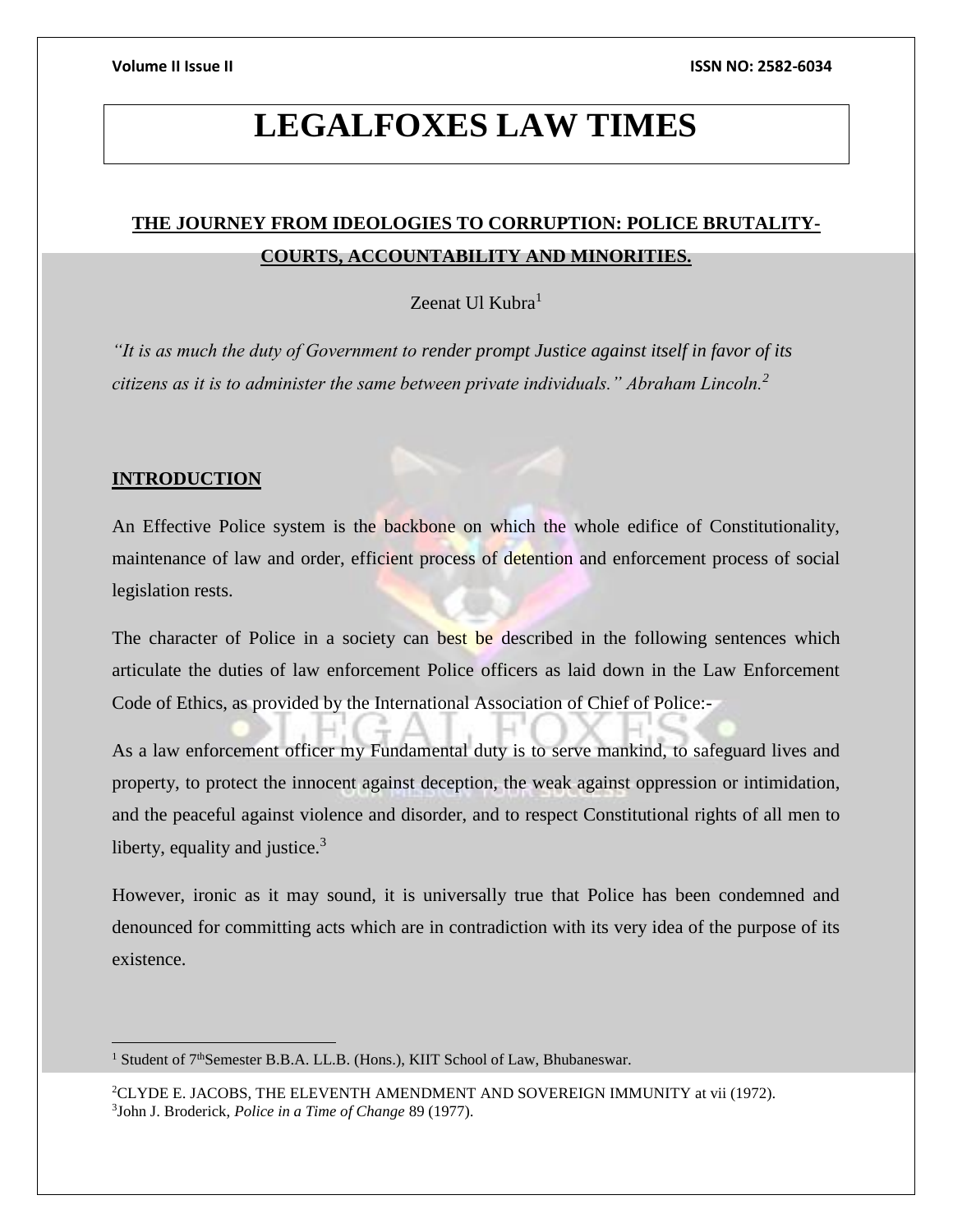Basic reason or cause of such incidents is the exploitation of power, which on the face of it, seems abundant, that was given to them in order to carry out legitimate functions. It is misused to its very core, hence leading to building of mistrust amongst common citizens. It may also lead to extreme cases where the common man, takes charge that creates a direct clash between the law and the public.

### **UNEXPLORED CONTEXTS CONTRIBUTING TO VIOLENCE**

- 1. The police officers are not accurately trained to deal with violence and challenges to their authority. Their salaries are low, with less perks, which helps grow a culture of corruption.
- 2. Reported incidents of police firing on civilians rose from 791 in 2004 to 1421 in 2010. The number of civilians killed in these incidents fell, but injuries grew.
- 3. Indian law grants extraordinary discretionary powers of arrest to police officers.
- 4. Encounter killing can be assessed as a severe symptom of police malfeasance.
- 5. The most important reforms for controlling the misuse of force by the police have come from the 1993 National Human Rights Commission.
- 6. Incidents of excessive use of force by police are unlikely to be addressed until major reforms in the criminal justice system are put in place.
- 7. Overburdening of police officers also has severe negative impact; State police forces had 24% vacancies (about 5.5 lakh vacancies) in January 2016. Hence, while the sanctioned police strength was 181 police per lakh persons in 2016, the actual strength was 137 police. Note that the United Nations recommended standard is 222 police per lakh persons.<sup>4</sup>
- 8. Crime per lakh population has increased by 28% over the last decade (2005-2015). However, convictions have been low. In 2015, convictions were secured in 47% of the cases registered under the Indian Penal Code, 1860. The Law Commission has observed that one of the reasons behind this is the poor quality of investigations.<sup>5</sup>

 $\overline{a}$ <sup>4</sup> Police Reforms in India, available at <https://www.prsindia.org/policy/discussion-papers/police-reforms-india> (visited on Aug 20, 2020)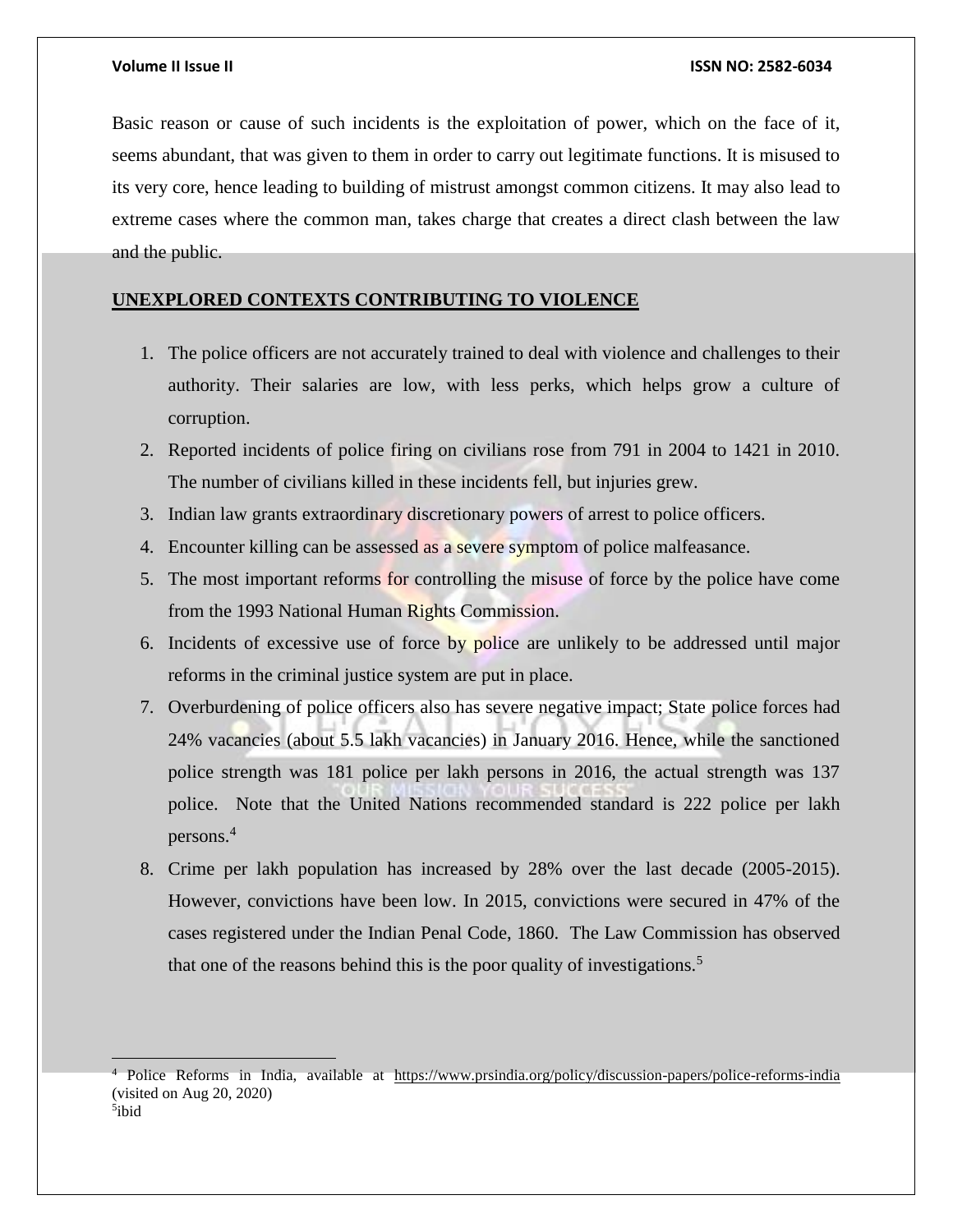#### **POLICE'S RIGHT TO INVESTIGATE vis-à-vis INVESTIGATING POLICE'S RIGHT**

- $\triangleright$  "Who will police the police? Police methodology with sinister potential to human liberty deserves strong disapproval and constitutional counteraction by this court," the Supreme Court observed in a landmark case.<sup>6</sup>
- The three-judge bench headed by Chief Justice VN Khare, the Supreme Court asserted that "the highest office in our democracy is the office of citizens; this is not only a platitude, it must translate into reality". In a democracy, it is also the duty of the State to provide peace, prosperity and justice to this metaphorical highest office — the people. To ensure this duty, the State operates on a rule of law which is put into place by the law enforcement agencies.<sup>7</sup>
- $\triangleright$  Members of the police force are asked to regard themselves as servants and guardians of the general public and treat all law-abiding citizens, irrespective of their position, with unfailing patience, courtesy and tact.<sup>8</sup>

### **ACCOUNTABILITY OF POLICE**

There is a significant increase of police cruelty in India throughout the years. But the statistics show otherwise. The National Crime Records Bureau (NCRB), a Government of India organization, shows that the number of registered cases is as follows<sup>9</sup>-

| <b>YEAR</b> | <b>Number Of Cases Registered</b> |
|-------------|-----------------------------------|
| 1997        | 1,23,523                          |
| 2003        | 55,115                            |
| 2015        | 54,916                            |

If the common phenomenon between people is that the crimes by police are increasing, why is not the data showing the same?

The reasons can be multifold. The fear of further Police Mistreatment, Societal pressure, financial constrain, lack of awareness, gross misuse of procedural law and corruption, can be few determining factors of lower reporting rates.

<sup>6</sup>*Prem Chand vs. Union of India* (1981)

<sup>7</sup>*Rangnath Mishra vs. Union of India* (2003)

<sup>8</sup>12th Chapter*,'Behaviour of police officers while on duty',* Bombay Police Manual (1959)

<sup>&</sup>lt;sup>9</sup> National Crime Records Bureau, Ministry of Home Affairs, Government of India.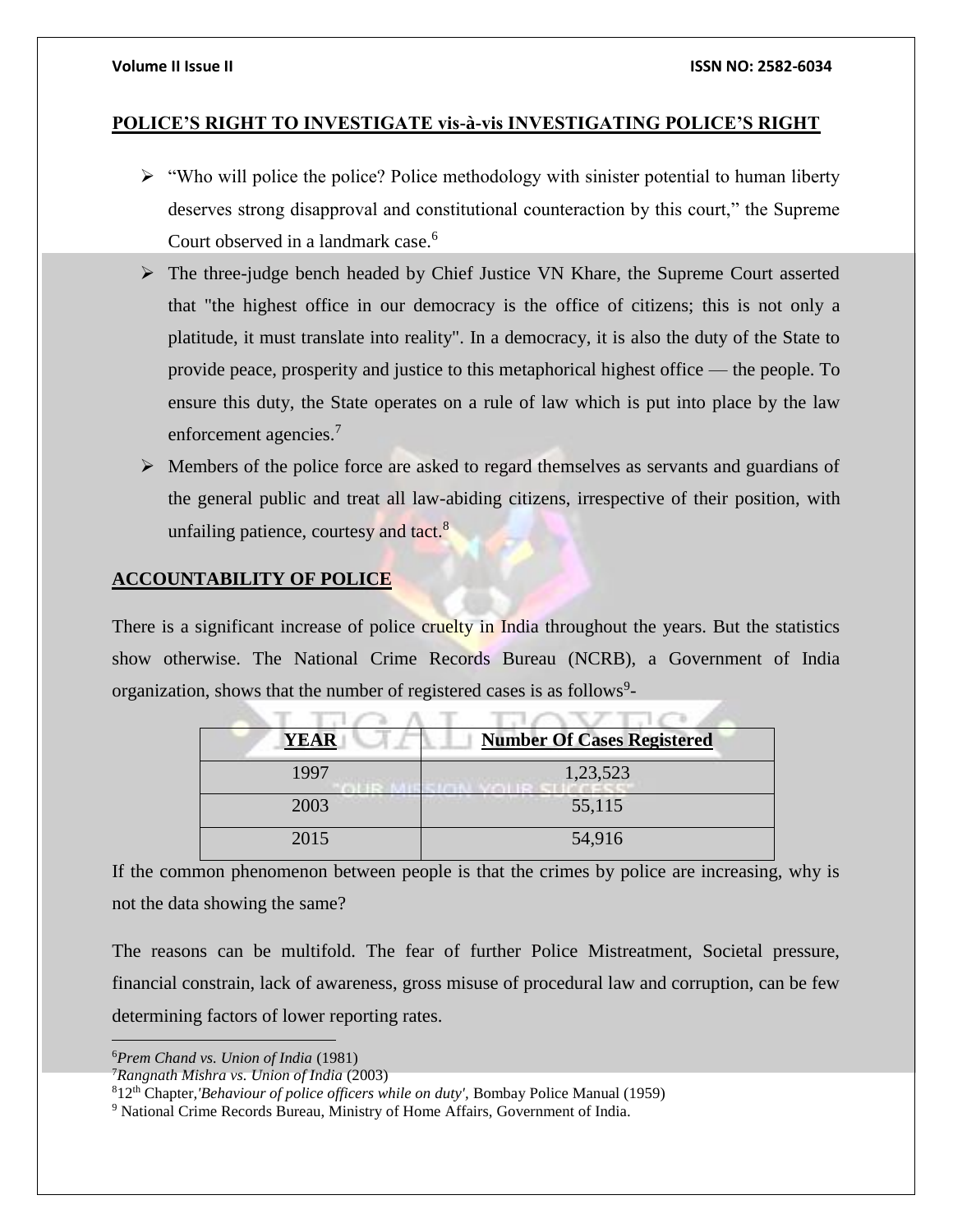#### **Volume II Issue II ISSN NO: 2582-6034**

Most Complaint against Police falls into the following categories-

- **Corruption**
- Partiality/Bias
- Failure to register complaint
- Unfair use of force or Brutality.

Hence, establishing an accountability system is, by far, the need of the hour.

In 1996, a petition was filed before the Supreme Court that raised various cases of abuse of power by the police, and alleged that police personnel perform their duties in a politically influenced manner. The Supreme Court issued its judgement in 2006, ordering the centre and states to set up authorities to lay down guidelines for police functioning, evaluate police performance, decide postings and transfers, and receive complaints of police misconduct. The court also required that minimum tenure of service be guaranteed to key police officers to protect them from arbitrary transfers and postings. $10$ 

Accountability can be both internal and external in nature. Reporting to senior officers, centerstate division of responsibility according to The Police Act of 1861, the state government's Police Acts and in rules lay down in state Police Manuals, act as an internal mechanism.

For external safeguarding, the Human Rights Commission, The Judiciary, Media as well as various NGOs, ensure the smooth functioning of the relationship between people and its protectors- The Police. **OUR MISSION YOUR SUCCESS'** 

### **THE COURT'S VIEW POINT**

Police is a law enforcing body, but when it becomes arbitrary or corrupt, where does one seek refuge? The Judiciary is, no question asked, the last resort for any remedy seeking individual.

The Human Rights safe keeper, the NHRC (National Human Rights Commission), also acts as a Guardian Angel for the weak and needy.

10*Prakash Singh vs Union of India*

 $\overline{\phantom{a}}$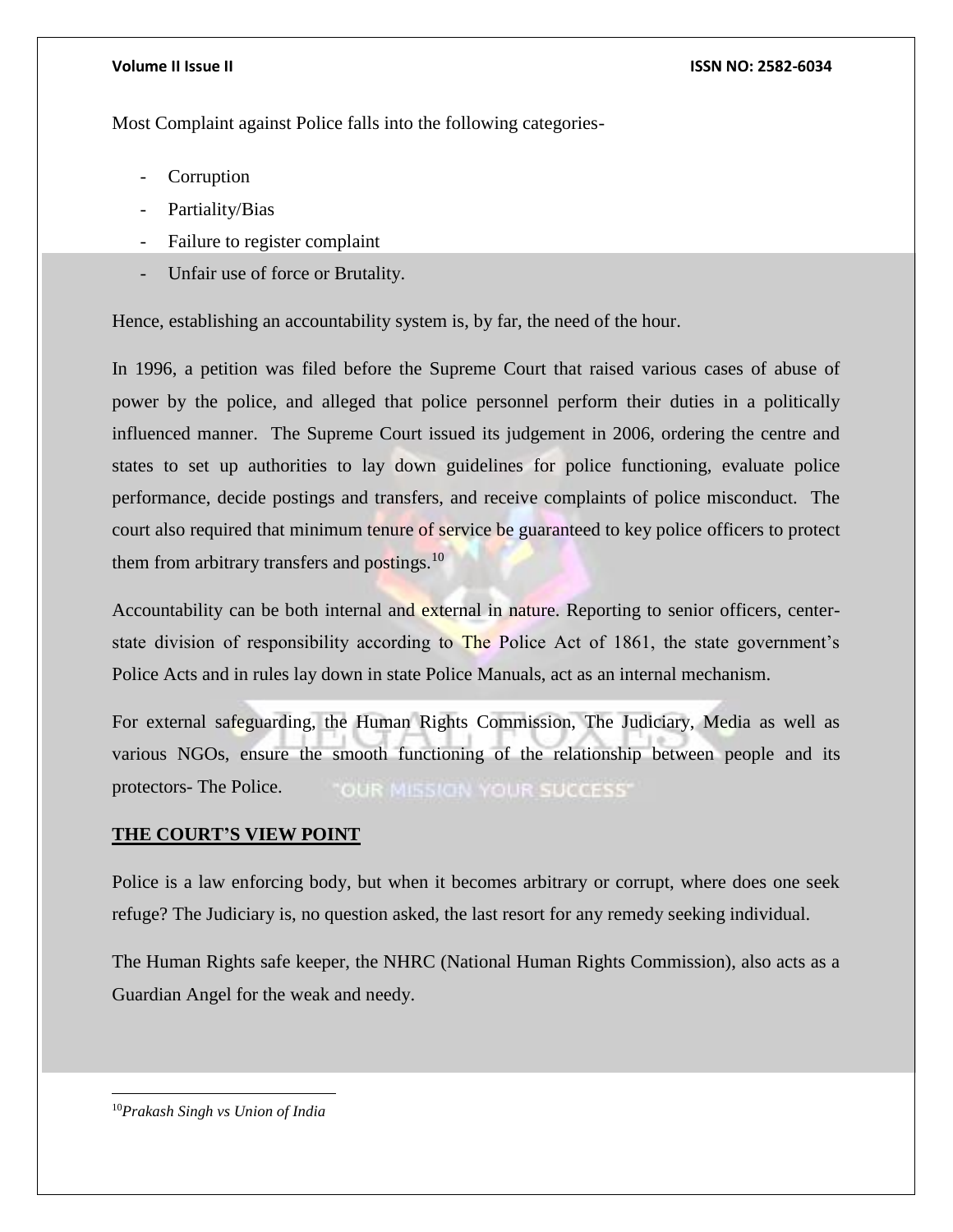$\overline{a}$ 

#### **Volume II Issue II ISSN NO: 2582-6034**

The Supreme Court expressed its opinion and concerns towards police mistreatment of citizens in many cases. $11$ 

In the case of *Kishore Singh v. State of Rajasthan*<sup>12</sup>, the SC held that – The use of  $3<sup>rd</sup>$  Degree method by police is violative of Article 21 of The Constitution, It observed that the state must reeducate the constabulary out of their sadist arts and inculcate a dignity of human person. A police that relies more on fists than on wits or on torture than on culture is not appreciated.

The court was of opinion that nothing is more cowardly and unethical than a person under police charge being harassed and nothing inflicts a deeper injury on our constitutional culture than a state official running haywire regardless of human rights.

However, Indian Courts have been strict on the use of force by the Police. Indeed, some intellectuals may argue that the courts make unrealistic demand upon police:

Should they (the police) happen to use less force, they would be accused of dereliction of duty; should they use lethal force, they could be accused of murder. $^{13}$ 

### **PREJUDICE AGAINST MINORITY COMMUNITIES**

The Status of Policing in India Report 2019<sup>14</sup> by Common Cause and the Centre for the Study of Developing Societies discloses disturbing trends on police prejudice. It indicates a significant bias against Muslim. More than 50% of the police personnel surveyed reported that Muslims are more likely to be naturally prone to committing violence. This pre-conceived notion leads to OUR SUCCESS' mistreatment of Muslims, both in and out of jail.

Similar prejudices existed across certain states against Adivasis, Dalits, transgenders and migrants from other states. About two in five of the police personnel surveyed in Bihar, and one

<sup>12</sup>A.I.R 1981 S.C. 625 <sup>13</sup>*Asthana and Nirmal*, 2010 <sup>14</sup>*Status of Policing in India Report*, Common Cause and CSDS 1566973059, (03/08,2020), available at [https://www.csds.in/uploads/custom\\_files/1566973059\\_Status\\_of\\_Policing\\_in\\_India\\_Report\\_2019\\_by\\_Common\\_C](https://www.csds.in/uploads/custom_files/1566973059_Status_of_Policing_in_India_Report_2019_by_Common_Cause_and_CSDS.pdf) ause and CSDS.pdf

<sup>11</sup>*Nandini Satpathy v. P.L. Dani*, A.I.R 1978 S.C. 1025; *State of U.P v. Ram Sagar Yadav*, A.I.R 1985 S.C. 416; *Arbinder Singh Bagga v. State of U.P, J.T*. 1994 (6) S.C. 478; *State of Madhya Pradesh v. Shyamsunder Trivedi, J.T.* 1995 (4) S.C. 445, etc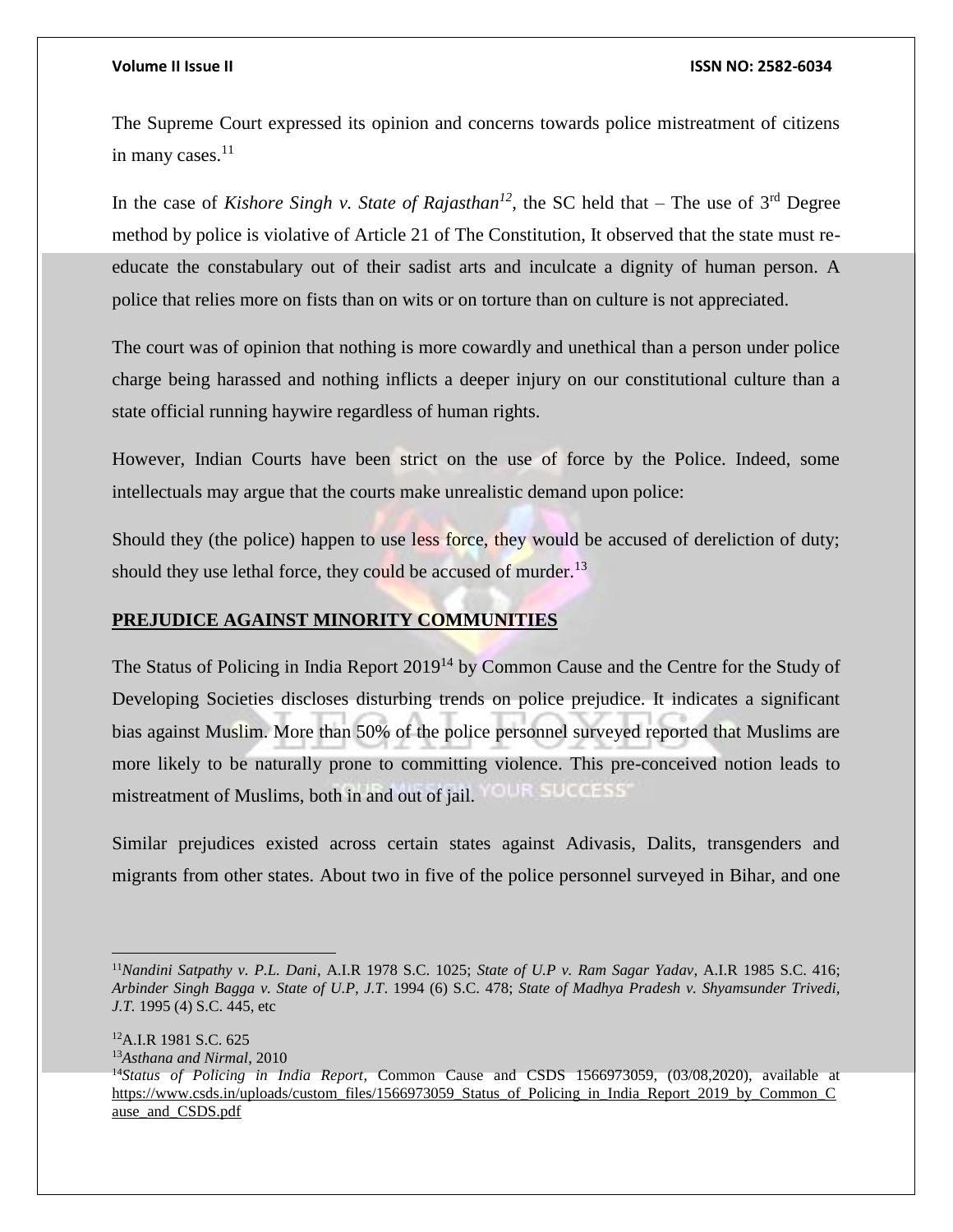in five in six other states, had never received human rights training. These are minimized glimpse of a big heinous picture.

And this is just the tip of the iceberg. There is so much more that is neglected on a regular basis. The sheer disregard of this humongous problem is the origin of the chaos that we are currently dealing with. As soon as we realize that there is a problem, a solution can be seeked.

#### **CONCLUSION (A Few Solutions)**

- $\checkmark$  A sense of safety and grievance redressal are primary expectations from any police officer. Their efficiency, effectiveness, honesty and professionalism are what should be provided to every disgruntled citizen of the society. The fact that such officers are a rarity to be found is only confirming the reports and findings of various committees, the complaint received by the HRCs, the stories showcased by the media and the experience of common masses on the street.
- $\checkmark$  The need for police reform is urgent. Especially in protection of minority community, the reforms should be pursued in many directions, contemporaneous.
- $\checkmark$  The power of superintendence of the state government over the police force should be limited and not overpowering, as this will eliminate the chances of political misuse and the Rule of law will triumph. This will give them autonomy over their decision, and the 'Vote Bank Politics' or the politics of religion/sect will not limit the decisional power of the police force.
- $\checkmark$  Once they are given functional independence, they can be held accountable for their wrongdoings. Constant monitoring of each police officer and of a department, as a whole, can be easily conducted after that.
- $\checkmark$  Special grievance redressal cells can be formed by NGOs or by the government, in order to cater to complaints more specifically, dividing them on basis of religion, caste, creed, etc. This will ensure protection of citizens who are unaware of their rights that are generally grossly misused by the police department.
- $\checkmark$  The other direction is to think in terms of doing all that can be done to strengthen and improve the policing under the existing set up. Besides upgrading the recruitment, training and leadership standards, the working and living conditions of lower police